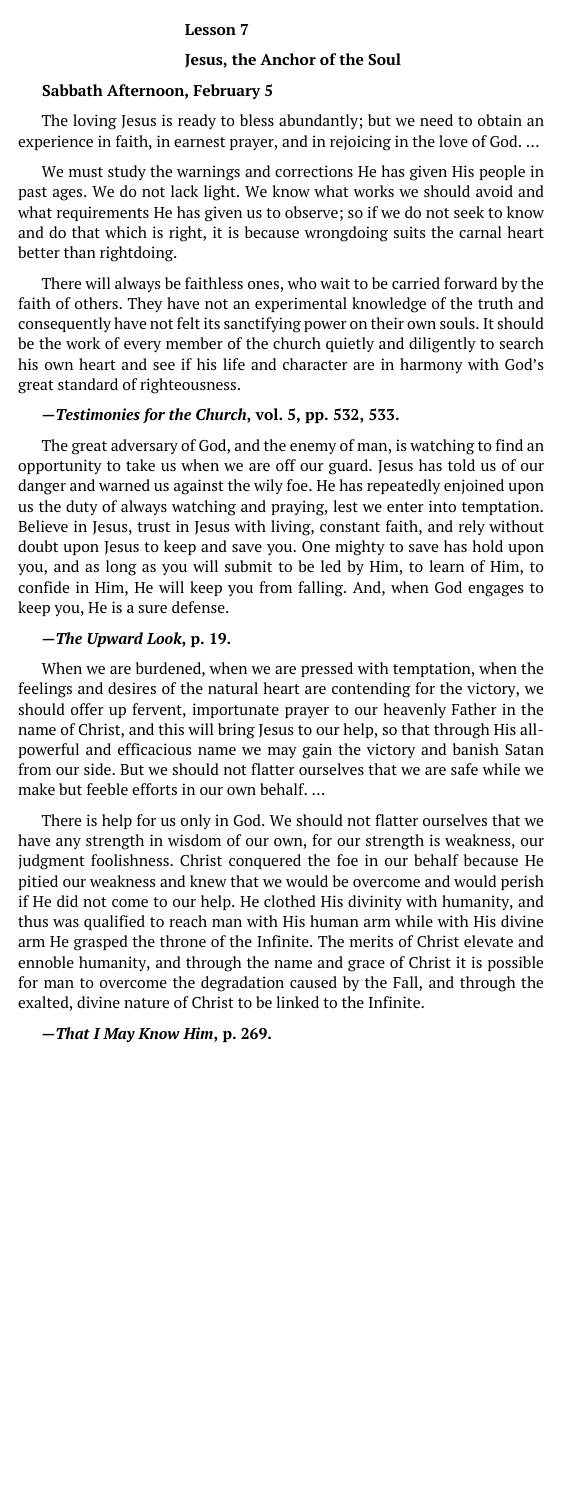#### **Sunday, February 6: Tasting the Goodness of the Word**

Christ came to this world to show that by receiving power from on high, man can live an unsullied life. With unwearying patience and sympathetic helpfulness He met men in their necessities. By the gentle touch of grace He banished from the soul unrest and doubt, changing enmity to love, and unbelief to confidence.

He could say to whom He pleased, "Follow Me," and the one addressed arose and followed Him. The spell of the world's enchantment was broken. At the sound of His voice the spirit of greed and ambition fled from the heart, and men arose, emancipated, to follow the Saviour.

# **—***The Ministry of Healing***, p. 25.**

The word of God is the seed. Every seed has in itself a germinating principle. In it the life of the plant is enfolded. So there is life in God's word. Christ says, "The words that I speak unto you, they are Spirit, and they are life." John 6:63. "He that heareth My word, and believeth on Him that sent Me, hath everlasting life." John 5:24. In every command and in every promise of the word of God is the power, the very life of God, by which the command may be fulfilled and the promise realized. He who by faith receives the word is receiving the very life and character of God.

Every seed brings forth fruit after its kind. Sow the seed under right conditions, and it will develop its own life in the plant. Receive into the soul by faith the incorruptible seed of the word, and it will bring forth a character and a life after the similitude of the character and the life of God.

#### **—***Christ's Object Lessons***, p. 38.**

Our growth in grace, our joy, our usefulness,—all depend upon our union with Christ. It is by communion with Him, daily, hourly,—by abiding in Him,—that we are to grow in grace. He is not only the Author, but the Finisher of our faith. It is Christ first and last and always. He is to be with us, not only at the beginning and the end of our course, but at every step of the way. …

A life in Christ is a life of restfulness. There may be no ecstasy of feeling, but there should be an abiding, peaceful trust. Your hope is not in yourself; it is in Christ. Your weakness is united to His strength, your ignorance to His wisdom, your frailty to His enduring might. So you are not to look to yourself, not to let the mind dwell upon self, but look to Christ. Let the mind dwell upon His love, upon the beauty, the perfection, of His character. Christ in His self-denial, Christ in His humiliation, Christ in His purity and holiness, Christ in His matchless love —this is the subject for the soul's contemplation. It is by loving Him, copying Him, depending wholly upon Him, that you are to be transformed into His likeness.

## **—***Steps to Christ***, pp. 69–71.**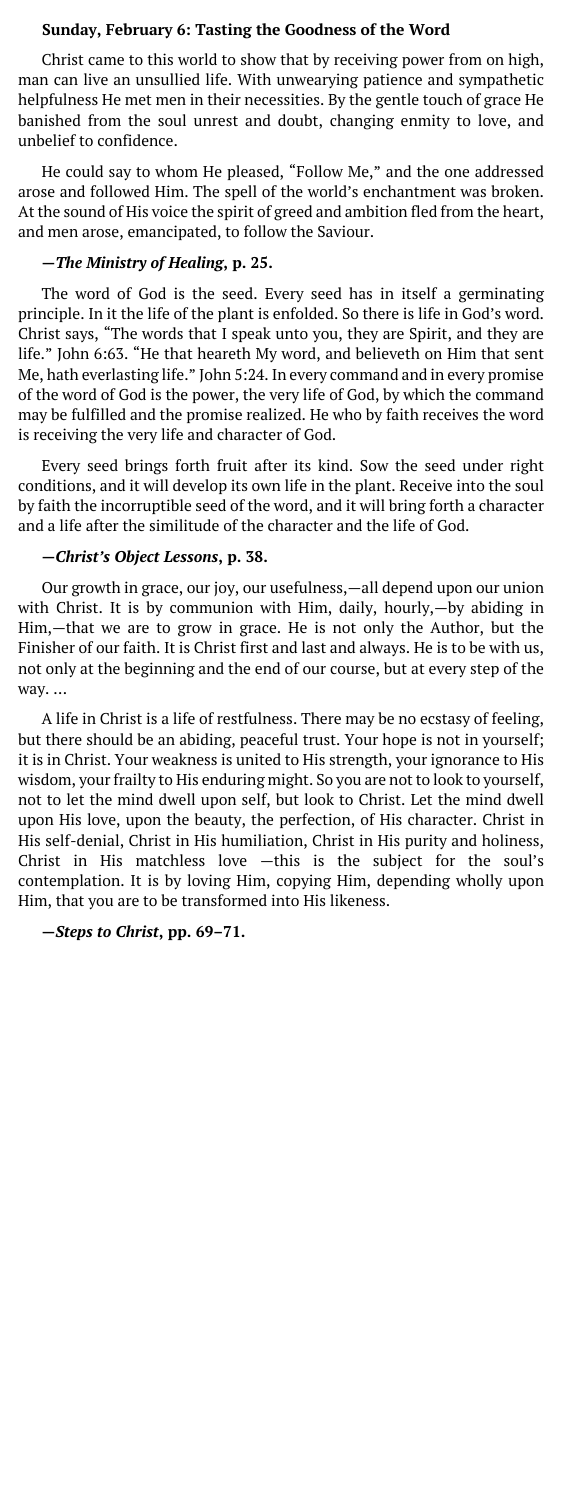#### **Monday, February 7: Impossible to Restore**

The proud heart strives to earn salvation; but both our title to heaven and our fitness for it are found in the righteousness of Christ. The Lord can do nothing toward the recovery of man until, convinced of his own weakness, and stripped of all self-sufficiency, he yields himself to the control of God. Then he can receive the gift that God is waiting to bestow. From the soul that feels his need, nothing is withheld. He has unrestricted access to Him in whom all fullness dwells. "For thus saith the high and lofty One that inhabiteth eternity, whose name is Holy; I dwell in the high and holy place, with him also that is of a contrite and humble spirit, to revive the spirit of the humble, and to revive the heart of the contrite ones." Isaiah 57:15.

#### **—***The Desire of Ages***, p. 300.**

The scenes of the betrayal, rejection, and crucifixion of Christ have been reenacted, and will again be reenacted on an immense scale. People will be filled with the attributes of Satan. The delusions of the archenemy of God and man will have great power. Those who have given their affections to any leader but Christ will find themselves under the control, body, soul, and spirit of an infatuation that is so entrancing that under its power souls turn away from hearing the truth to believe a lie. They are ensnared and taken, and by their every action, they cry, "Release unto us Barabbas, but crucify Christ." …

In the churches which have departed from truth and righteousness, it is being revealed what human nature will be and do when the love of God is not an abiding principle in the soul. We need not be surprised at anything that may take place now. We need not marvel at any developments of horror. Those who trample under their unholy feet the law of God have the same spirit as had the men who insulted and betrayed Jesus.

# **—***Selected Messages***, book 3, pp. 415, 416.**

Heaven will be cheap enough, if we obtain it through suffering. We must deny self all along the way, die to self daily, let Jesus alone appear, and keep His glory continually in view. I saw that those who of late have embraced the truth would have to know what it is to suffer for Christ's sake, that they would have trials to pass through that would be keen and cutting, in order that they may be purified and fitted through suffering to receive the seal of the living God. …

As I saw what we must be in order to inherit glory, and then saw how much Jesus had suffered to obtain for us so rich an inheritance, I prayed that we might be baptized into Christ's sufferings, that we might not shrink at trials. … Said the angel, "Deny self; ye must step fast." Some of us have had time to get the truth and to advance step by step, and every step we have taken has given us strength to take the next. But now time is almost finished, and what we have been years learning, they will have to learn in a few months.

**—***Early Writings***, p. 67.**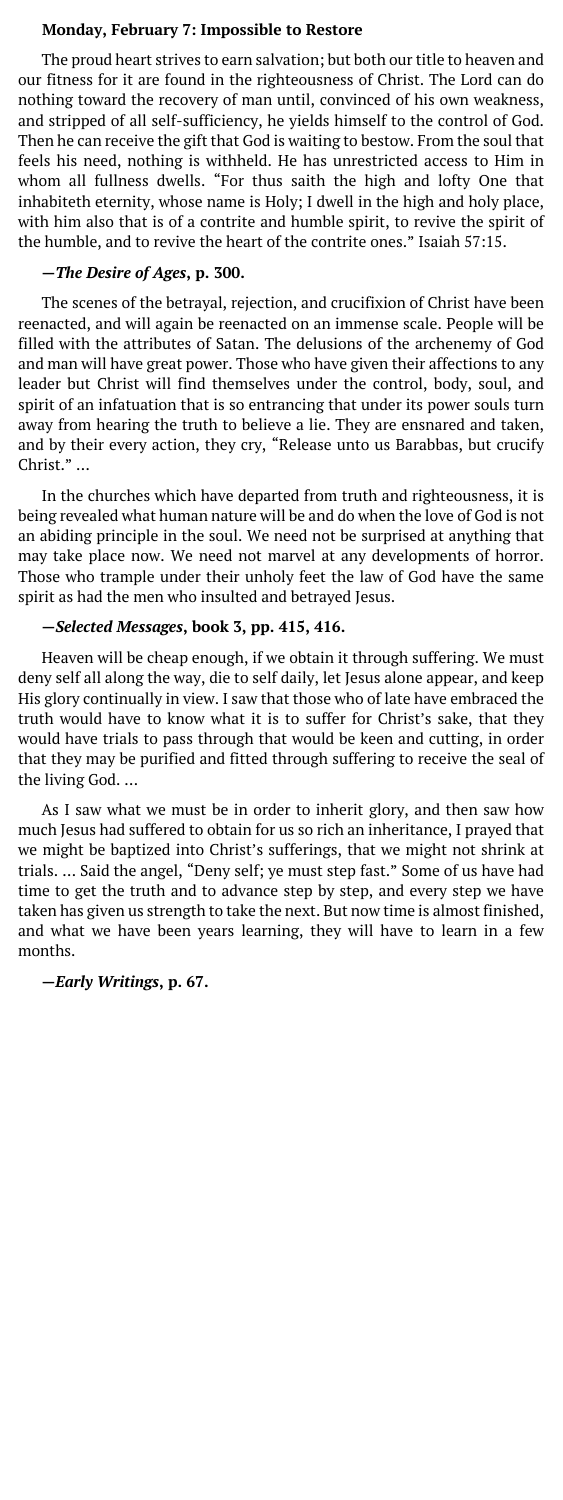#### **Tuesday, February 8: No Sacrifice for Sins Left**

Some souls who claim to be believers have slighted, and turned from, the Word of God. They have neglected the Bible, the wonderful Guidebook, the true Tester of all ideas, and claim that they have the Spirit to teach them, that this renders searching the Scriptures unnecessary. All such are heeding the sophistry of Satan. …

The Lord loves you, and His guardian angels are round about you. If you are doers of the Word you will obey the instructions of Jesus Christ. … In our own strength we are perfect weakness, but, when we put our whole trust in Jesus Christ, we are kept by His power, for He is fully able to keep every soul that puts his trust in Him. The peril to which every soul is exposed is very great.

#### **—***The Upward Look***, p. 19.**

Many today stand where Peter stood, when in self-confidence he declared that he would not deny his Lord. And because of their selfsufficiency, they fall an easy prey to Satan's devices. Those who realize their weakness trust in a power higher than self. And, while they look to God, Satan has no power against them. But those who trust in self are easily defeated. Let us remember that, if we do not heed the cautions that God gives us, a fall is before us. Christ will not save from wounds the one who places himself unbidden on the enemy's ground. He lets the self-sufficient one, who acts as if he knew more than his Lord, go on in his supposed strength. Then comes suffering and a crippled life, or perhaps defeat and death.

… "No man can serve two masters." If we serve sin, we cannot serve Christ. The Christian will feel the promptings of sin, for the flesh lusteth against the Spirit; but the Spirit striveth against the flesh, keeping up a constant warfare. Here is where Christ's help is needed. Human weakness becomes united to divine strength, and faith exclaims, "Thanks be to God, which giveth us the victory through our Lord Jesus Christ!"

In the warfare, the enemy takes advantage of the weakest points in the defence of those he is attacking. Here he makes his fiercest assaults. The Christian should have no weak points in his defence. He should be barricaded by the support that the Scriptures give to the one who is doing God's will. The tempted soul will bear away the victory, if he follows the example of Him who met the tempter with the word, "It is written." He can stand securely in the protection of a "Thus saith the Lord."

# **—***This Day With God***, p. 259.**

Sanctification is a daily work. Let none deceive themselves with the belief that God will pardon and bless them while they are trampling upon one of His requirements. The willful commission of a known sin silences the witnessing voice of the Spirit, and separates the soul from God. Whatever may be the ecstasies of religious feeling, Jesus cannot abide in the heart that disregards the divine law. God will honor those only who honor Him. …

**—***Messages to Young People***, p. 114.**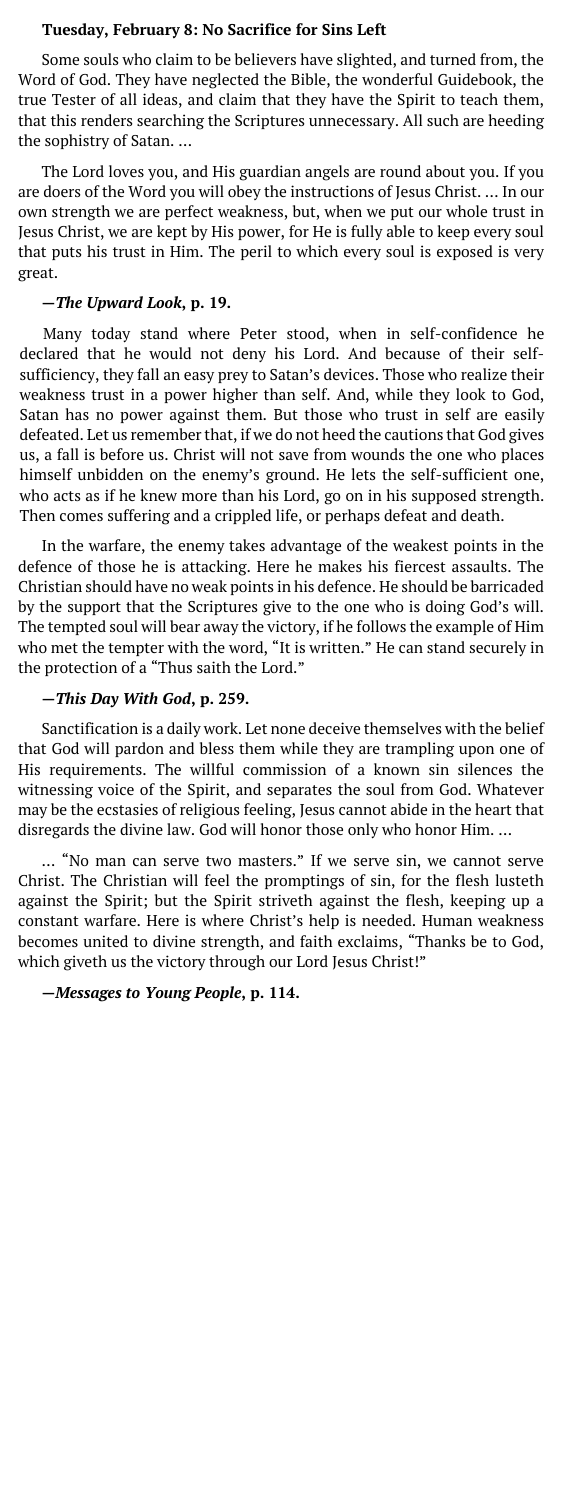#### **Wednesday, February 9: Better Things**

In [his] letter to the Corinthians Paul endeavored to show them Christ's power to keep them from evil. He knew that if they would comply with the conditions laid down, they would be strong in the strength of the Mighty One. As a means of helping them to break away from the thralldom of sin and to perfect holiness in the fear of the Lord, Paul urged upon them the claims of Him to whom they had dedicated their lives at the time of their conversion. "Ye are Christ's," he declared. "Ye are not your own. … Ye are bought with a price: therefore glorify God in your body, and in your spirit, which are God's."

## **—***The Acts of the Apostles***, p. 306.**

Every moment is freighted with eternal consequences. We are to stand as minute men, ready for service at a moment's notice. The opportunity that is now ours to speak to some needy soul the word of life may never offer again. God may say to that one, "This night thy soul shall be required of thee," and through our neglect he may not be ready. (Luke 12:20.) In the great judgment day, how shall we render our account to God?

Life is too solemn to be absorbed in temporal and earthly matters, in a treadmill of care and anxiety for the things that are but an atom in comparison with the things of eternal interest. Yet God has called us to serve Him in the temporal affairs of life. Diligence in this work is as much a part of true religion as is devotion. The Bible gives no indorsement to idleness. It is the greatest curse that afflicts our world. Every man and woman who is truly converted will be a diligent worker.

#### **—***Christ's Object Lessons***, p. 343.**

Cultivate a disposition to esteem others better than yourself. Be less selfsufficient, less confident; cherish patience, forbearance, and brotherly love. Be ready to help the erring, and have pity and tender sympathy toward those who are weak. You need not leave your business in order to glorify the Lord; but you may, from day to day, in every deed and word, while pursuing your usual avocations, honor Him whom you serve, thereby influencing for the right those with whom you are brought in contact.

Be courteous, tenderhearted, forgiving toward others. Let self sink in the love of Jesus, that you may honor your Redeemer and do the work that He has appointed for you to do. How little you know of the heart trials of poor souls who have been bound in the chains of darkness and who lack resolution and moral power. Strive to understand the weakness of others. Help the needy, crucify self, and let Jesus take possession of your soul, in order that you may carry out the principles of truth in your daily life. Then will you be, as never before, a blessing to the church and to all those with whom you come in contact.

**—***Testimonies for the Church***, vol. 4, pp. 133, 134.**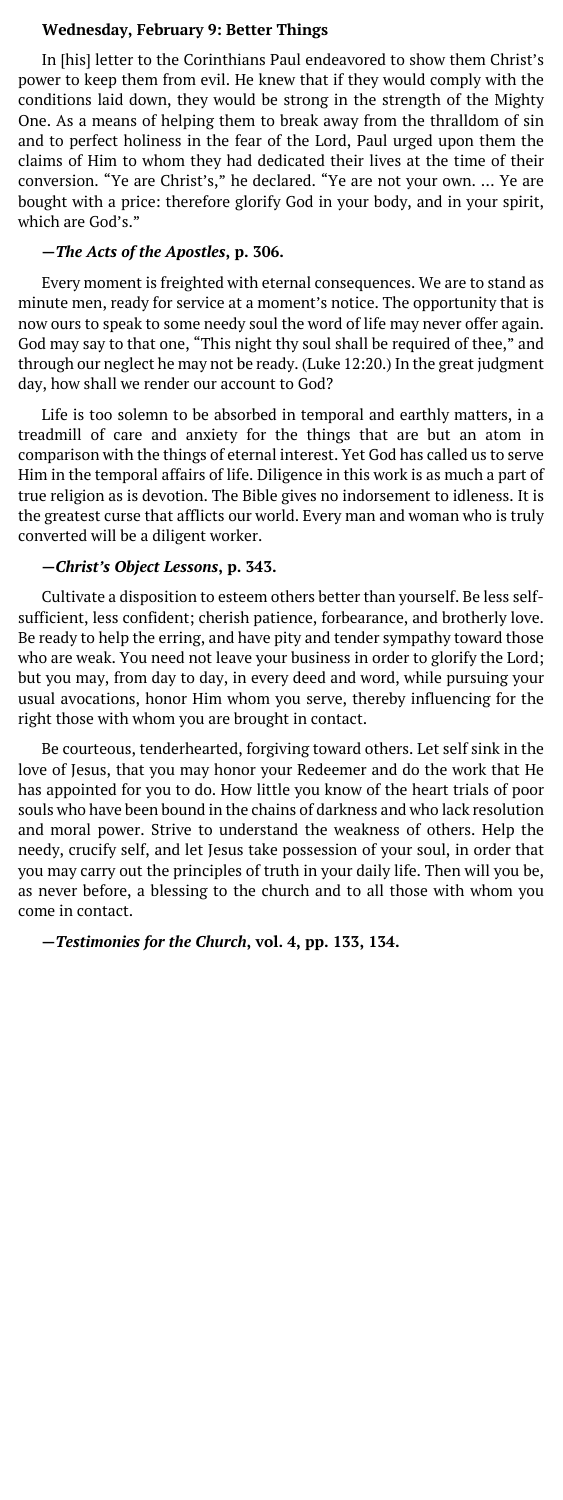#### **Thursday, February 10: Jesus, the Anchor of the Soul**

On Mount Moriah, God again renewed His covenant, confirming with a solemn oath the blessing to Abraham and to his seed through all coming generations: "By myself have I sworn, saith Jehovah, for because thou hast done this thing, and hast not withheld thy son, thine only son, that in blessing I will bless thee, and in multiplying I will multiply thy seed as the stars of the heaven, and as the sand which is upon the seashore; and thy seed shall possess the gate of his enemies; and in thy seed shall all the nations of the earth be blessed; because thou hast obeyed My voice."

Abraham's great act of faith stands like a pillar of light, illuminating the pathway of God's servants in all succeeding ages. Abraham did not seek to excuse himself from doing the will of God. During that three days' journey he had sufficient time to reason, and to doubt God, if he was disposed to doubt. He might have reasoned that the slaying of his son would cause him to be looked upon as a murderer, a second Cain; that it would cause his teaching to be rejected and despised; and thus destroy his power to do good to his fellow men. He might have pleaded that age should excuse him from obedience. But the patriarch did not take refuge in any of these excuses. Abraham was human; his passions and attachments were like ours; but he did not stop to question how the promise could be fulfilled if Isaac should be slain. He did not stay to reason with his aching heart. He knew that God is just and righteous in all His requirements, and he obeyed the command to the very letter.

#### **—***Patriarchs and Prophets***, p. 153.**

To the omnipotence of the King of Kings, our covenant-keeping God unites the gentleness and care of a tender shepherd. Nothing can stand in His way. His power is absolute, and it is the pledge of the sure fulfillment of His promises to His people. He can remove all obstructions to the advancement of His work. He has means for the removal of every difficulty, that those who serve Him and respect the means He employs may be delivered. His goodness and love are infinite, and His covenant is unalterable.

The plans of the enemies of His work may seem to be firm and well established, but He can overthrow the strongest of these plans, and in His own time and way He will do this, when He sees that our faith has been sufficiently tested and that we are drawing near to Him and making Him our counselor.

In the darkest days, when appearances seem so forbidding, fear not. Have faith in God. He is working out His will, doing all things well in behalf of His people. The strength of those who love and serve Him will be renewed day by day. His understanding will be placed at their service, that they may not err in the carrying out of His purposes.

#### **—***Testimonies for the Church***, vol. 8, pp. 10, 11.**